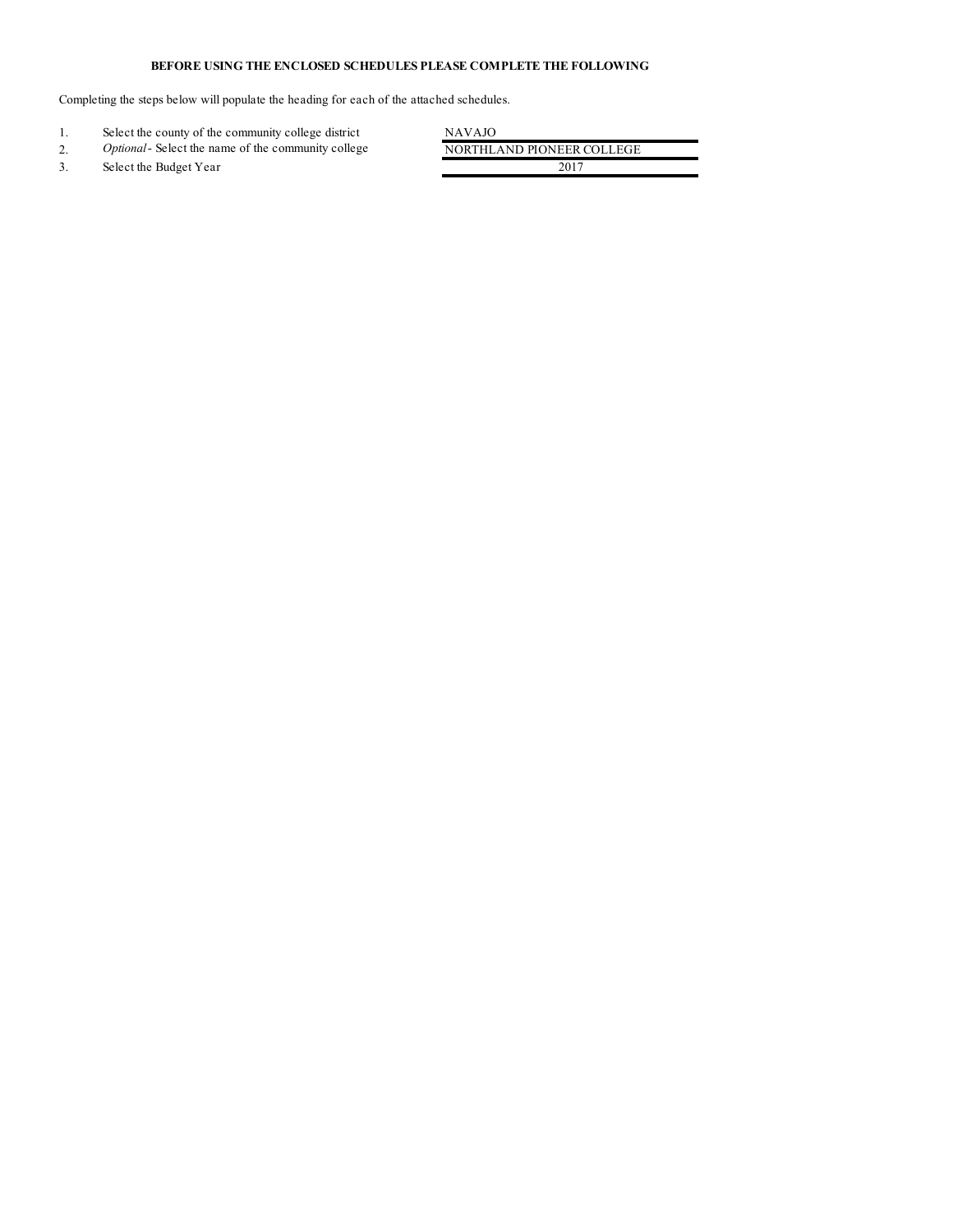**OFFICIAL BUDGET FORMS NAVAJO COUNTY COMMUNITY COLLEGE DISTRICT NORTHLAND PIONEER COLLEGE FISCAL YEAR 2017**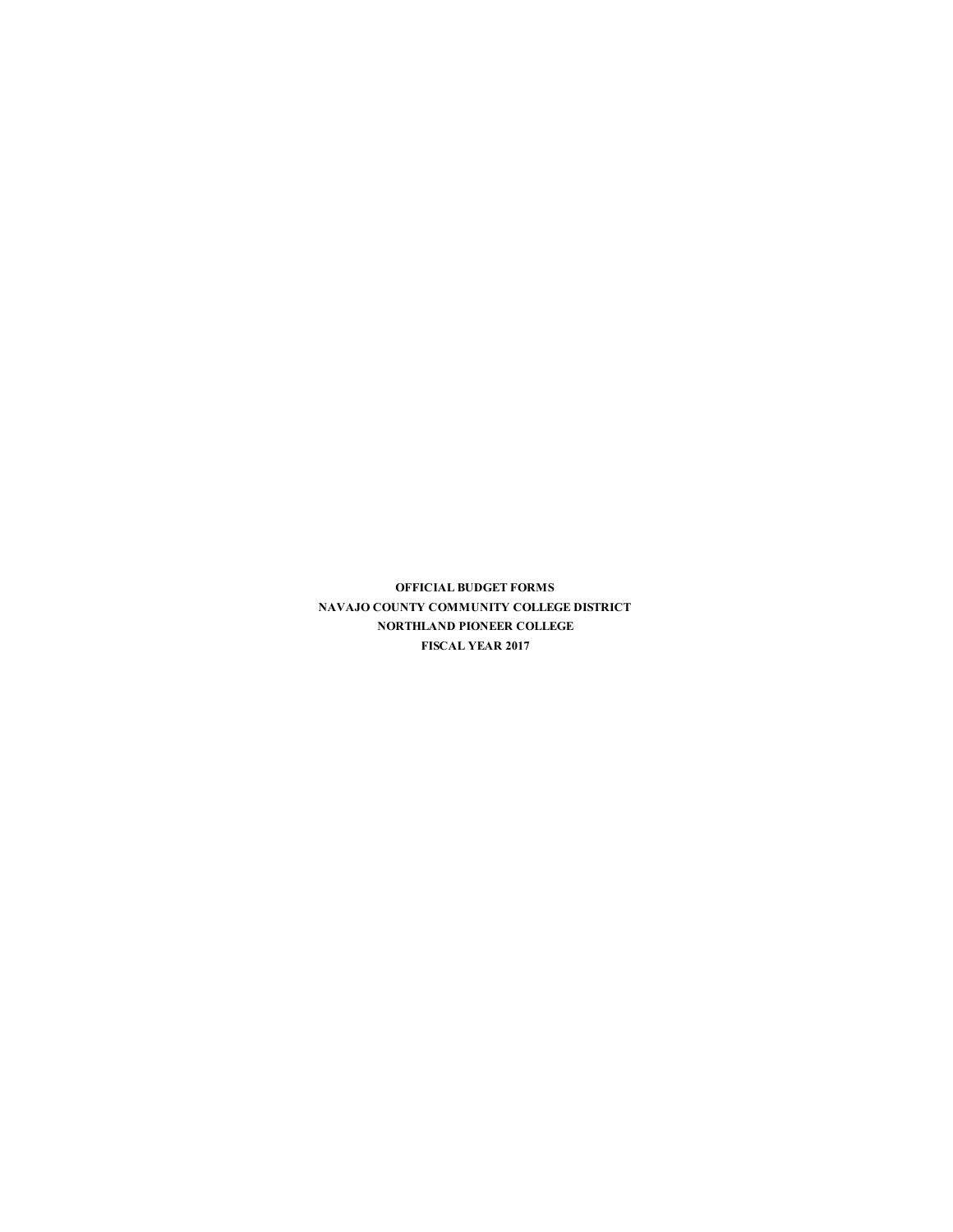## **NAVAJO COUNTY COMMUNITY COLLEGE DISTRICT NORTHLAND PIONEER COLLEGE BUDGET FOR FISCAL YEAR 2017 SUMMARY OF BUDGET DATA**

i.

|           |                                                                                                                                                                                                                                                          |                                                                 |                                                                             |                                                    | Increase/Decrease<br>From Budget 2016<br>To Budget 2017 |  |  |  |  |
|-----------|----------------------------------------------------------------------------------------------------------------------------------------------------------------------------------------------------------------------------------------------------------|-----------------------------------------------------------------|-----------------------------------------------------------------------------|----------------------------------------------------|---------------------------------------------------------|--|--|--|--|
| I.        | <b>CURRENT GENERAL AND PLANT FUNDS</b>                                                                                                                                                                                                                   | <b>Budget</b><br>2017                                           | <b>Budget</b><br>2016                                                       | Amount                                             | $\frac{0}{0}$                                           |  |  |  |  |
|           | Expenditures:<br>А.<br>Current General Fund<br>Unexpended Plant Fund<br>Retirement of Indebtedness Plant Fund<br><b>TOTAL</b>                                                                                                                            | 26,463,019<br>S<br>5.353.700<br>31,816,719                      | \$.<br>26,077,253<br>5,145,500<br>31,222,753                                | 385,766<br>\$.<br>208,200<br>593,966               | 1.5%<br>4.0%<br>1.9%                                    |  |  |  |  |
|           | <b>B.</b><br>Expenditures Per Full-Time Student Equivalent (FTSE):<br>Current General Fund<br>Unexpended Plant Fund<br>Projected FTSE Count                                                                                                              | 13,232 /FTSE<br>2.677 / FTSE<br>2.000                           | 13,373 /FTSE<br>S.<br>2.639 /FTSE<br>1.950                                  | \$<br>$(141)$ /FTSE<br>38 /FTSE                    | $-1.1%$<br>1.4%                                         |  |  |  |  |
| Η.        | TOTAL ALL FUNDS ESTIMATED PERSONNEL COMPENSATION<br>Employee Salaries and Hourly Costs<br><b>Retirement Costs</b><br><b>Healthcare Costs</b><br>Other Benefit Costs<br><b>TOTAL</b>                                                                      | 14,736,058<br>1,562,910<br>1.792.560<br>1,346,602<br>19,438,130 | \$.<br>14,651,144<br>1,561,637<br>1.488.040<br>1,360,976<br>S<br>19,061,797 | 84,914<br>1.273<br>304.520<br>(14, 374)<br>376,333 | 0.6%<br>0.1%<br>20.5%<br>$-1.1%$<br>$2.0\%$             |  |  |  |  |
| III.      | SUMMARY OF PRIMARY AND SECONDARY PROPERTY TAX LEVIES AND RATES<br>Amount Levied:<br>A.<br>Primary Tax Levy<br>Secondary Tax Levy<br><b>TOTAL LEVY</b>                                                                                                    | 14,361,969<br>14,361,969                                        | 14,509,355<br>S.<br>14,509,355                                              | S.<br>(147, 386)<br>(147, 386)                     | $-1.0%$<br>$-1.0\%$                                     |  |  |  |  |
|           | $B$ .<br>Rates Per \$100 Net Assessed Valuation:<br>Primary Tax Rate<br>Secondary Tax Rate<br>TOTAL RATE                                                                                                                                                 | 1.7884<br>1.7884                                                | 1.7423<br>1.7423                                                            | 0.0461<br>0.0461                                   | 2.6%<br>$2.6\%$                                         |  |  |  |  |
| IV.<br>V. | MAXIMUM ALLOWABLE PRIMARY PROPERTY TAX LEVY FOR FISCAL YEAR 2017 PURSUANT TO A.R.S. §42-17051<br>AMOUNT RECEIVED FROM PRIMARY PROPERTY TAXES IN FISCAL YEAR 2016 IN EXCESS OF THE MAXIMUM<br>ALLOWABLE AMOUNT AS CALCULATED PURSUANT TO A.R.S. 842-17051 |                                                                 |                                                                             | S                                                  | 14,361,969                                              |  |  |  |  |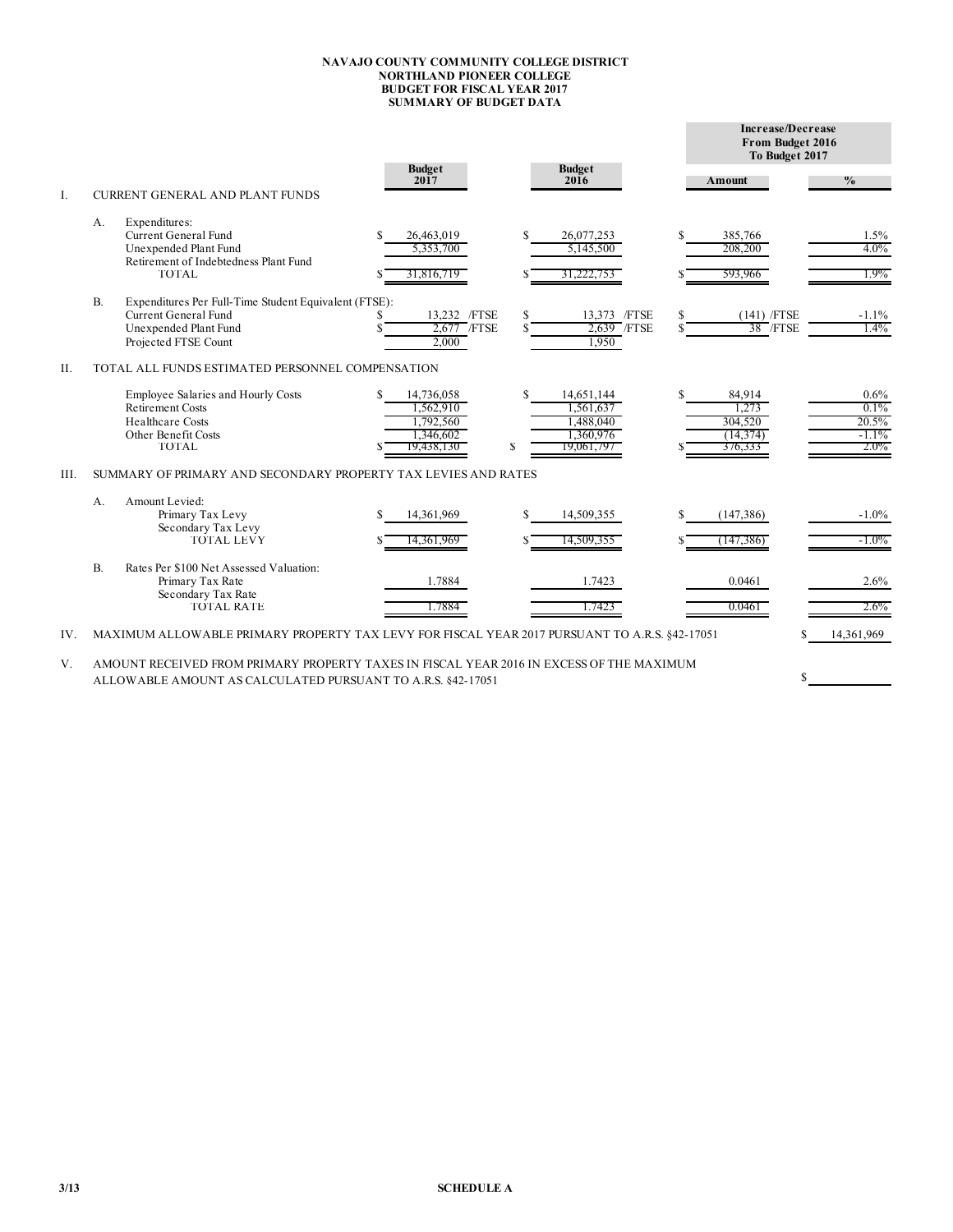## **NAVAJO COUNTY COMMUNITY COLLEGE DISTRICT NORTHLAND PIONEER COLLEGE BUDGET FOR FISCAL YEAR 2017 RESOURCES**

|                                               |    | <b>CURRENT FUNDS</b>  |      |                |  |            |     |               | <b>PLANT FUNDS</b> |       |       |       |                |       |               |            |
|-----------------------------------------------|----|-----------------------|------|----------------|--|------------|-----|---------------|--------------------|-------|-------|-------|----------------|-------|---------------|------------|
|                                               |    | General<br>Restricted |      | Auxiliary      |  | Unexpended |     | Retirement of |                    | Other |       | Total |                | Total | $\frac{0}{n}$ |            |
|                                               |    | Fund                  | Fund |                |  | Fund       |     | Plant Fund    | Indebtedness       |       | Funds |       | All Funds      |       | All Funds     | Increase/  |
|                                               |    | 2017                  | 2017 |                |  | 2017       |     | 2017          | 2017               |       | 2017  |       | 2017           |       | 2016          | Decrease   |
| <b>BEGINNING BALANCES-July 1*</b>             |    |                       |      |                |  |            |     |               |                    |       |       |       |                |       |               |            |
| Restricted                                    |    |                       |      |                |  |            | \$. |               |                    |       |       |       |                | ς     | 600.000       | $-100.0\%$ |
| Unrestricted                                  |    | 15.900.000            |      |                |  |            |     | 9.500.000     |                    |       |       |       | 25,400,000     |       | 45,100,000    | $-43.7%$   |
| <b>Total Beginning Balances</b>               |    | 15,900,000            |      |                |  |            |     | 9,500,000     |                    |       |       |       | 25,400,000     |       | 45,700,000    | $-44.4%$   |
|                                               |    |                       |      |                |  |            |     |               |                    |       |       |       |                |       |               |            |
| <b>REVENUES AND OTHER INFLOWS</b>             |    |                       |      |                |  |            |     |               |                    |       |       |       |                |       |               |            |
| Student Tuition and Fees                      |    |                       |      |                |  |            |     |               |                    |       |       |       |                |       |               |            |
| General Tuition                               |    | $2,900,000$ \$        |      |                |  |            | S   |               |                    | s     |       | S     | 2,900,000      | ¢.    | 2,800,000     | 3.6%       |
| Out-of-District Tuition                       |    |                       |      |                |  |            |     |               |                    |       |       |       |                |       |               |            |
| Out-of-State Tuition                          |    | 100,000               |      |                |  |            |     |               |                    |       |       |       | 100,000        |       | 100,000       |            |
| <b>Student Fees</b>                           |    | 700,000               |      |                |  |            |     |               |                    |       |       |       | 700,000        |       | 700,000       |            |
| Tuition and Fee Remissions or Waivers         |    | 000,000               |      |                |  |            |     |               |                    |       |       |       | 1,000,000      |       | 1,000,000     |            |
| State Appropriations                          |    |                       |      |                |  |            |     |               |                    |       |       |       |                |       |               |            |
| Maintenance Support                           |    | 1,606,000             |      |                |  |            |     |               |                    |       |       |       | 1,606,000      |       | 1,582,200     | 1.5%       |
| Equalization Aid                              |    | 6,081,500             |      |                |  |            |     |               |                    |       |       |       | 6,081,500      |       | 5,834,300     | 4.2%       |
| Capital Support                               |    |                       |      |                |  |            |     | 353.700       |                    |       |       |       | 353.700        |       | 345,500       | 2.4%       |
| Property Taxes                                |    |                       |      |                |  |            |     |               |                    |       |       |       |                |       |               |            |
| Primary Tax Levy                              |    | 14,361,969            |      |                |  |            |     |               |                    |       |       |       | 14,361,969     |       | 14,470,753    | $-0.8%$    |
| Secondary Tax Levy                            |    |                       |      |                |  |            |     |               |                    |       |       |       |                |       |               |            |
| Gifts, Grants, and Contracts                  |    | 1,800,000             |      | 6,000,000      |  |            |     |               |                    |       |       |       | 7,800,000      |       | 7,800,000     |            |
| Sales and Services                            |    |                       |      |                |  |            |     |               |                    |       |       |       |                |       |               |            |
| Investment Income                             |    | 140,000               |      |                |  |            |     |               |                    |       |       |       | 140,000        |       | 140,000       |            |
| State Shared Sales Tax                        |    |                       |      | 400,000        |  |            |     |               |                    |       |       |       | 400,000        |       | 400,000       |            |
| Other Revenues                                |    | 196,300               |      |                |  | 450,000    |     |               |                    |       |       |       | 646.300        |       | 700,000       | $-7.7%$    |
| Proceeds from Sale of Bonds                   |    |                       |      |                |  |            |     |               |                    |       |       |       |                |       |               |            |
| Total Revenues and Other Inflows              |    | 28,885,769            |      | 6,400,000      |  | 450,000    |     | 353,700       |                    |       |       |       | 36,089,469     |       | 35,872,753    | 0.6%       |
| <b>TRANSFERS</b>                              |    |                       |      |                |  |            |     |               |                    |       |       |       |                |       |               |            |
| Transfers In                                  |    |                       |      | 600,000        |  | 200,000    |     | 2.000.000     |                    |       |       |       | 2,800,000      |       | 2.750.000     | 1.8%       |
| (Transfers Out)                               |    | (2,800,000)           |      |                |  |            |     |               |                    |       |       |       | (2,800,000)    |       | (2,750,000)   | 1.8%       |
| <b>Total Transfers</b>                        |    | (2,800,000)           |      | 600,000        |  | 200,000    |     | 2,000,000     |                    |       |       |       |                |       |               |            |
|                                               |    |                       |      |                |  |            |     |               |                    |       |       |       |                |       |               |            |
| Less:                                         |    |                       |      |                |  |            |     |               |                    |       |       |       |                |       |               |            |
| Governing Board Designations                  |    | (2,291,240)           |      | (400,000)      |  |            |     |               |                    |       |       |       | (2,691,240)    |       | (22,061,373)  | $-87.8%$   |
| Policy 1924 - Cash Reserve                    |    | (13, 231, 510)        |      |                |  |            |     |               |                    |       |       |       | (13, 231, 510) |       | (13,038,627)  | 1.5%       |
| Policy 1926 - Future Capital Reserve          |    |                       |      |                |  |            |     | (6,500,000)   |                    |       |       |       | (6,500,000)    |       | (8,000,000)   | $-18.8%$   |
|                                               |    |                       |      |                |  |            |     |               |                    |       |       |       |                |       |               |            |
| Total Resources Available for the Budget Year | -S | 26,463,019 \$         |      | $6,600,000$ \$ |  | 650,000 \$ |     | 5,353,700 \$  |                    |       |       |       | 39,066,719     | s     | 38,472,753    | 1.5%       |
|                                               |    |                       |      |                |  |            |     |               |                    |       |       |       |                |       |               |            |

\*These amounts exclude amounts not in spendable form (i.e., prepaids, inventories, and capital assets) or amounts legally or contractually required to be maintained intact.